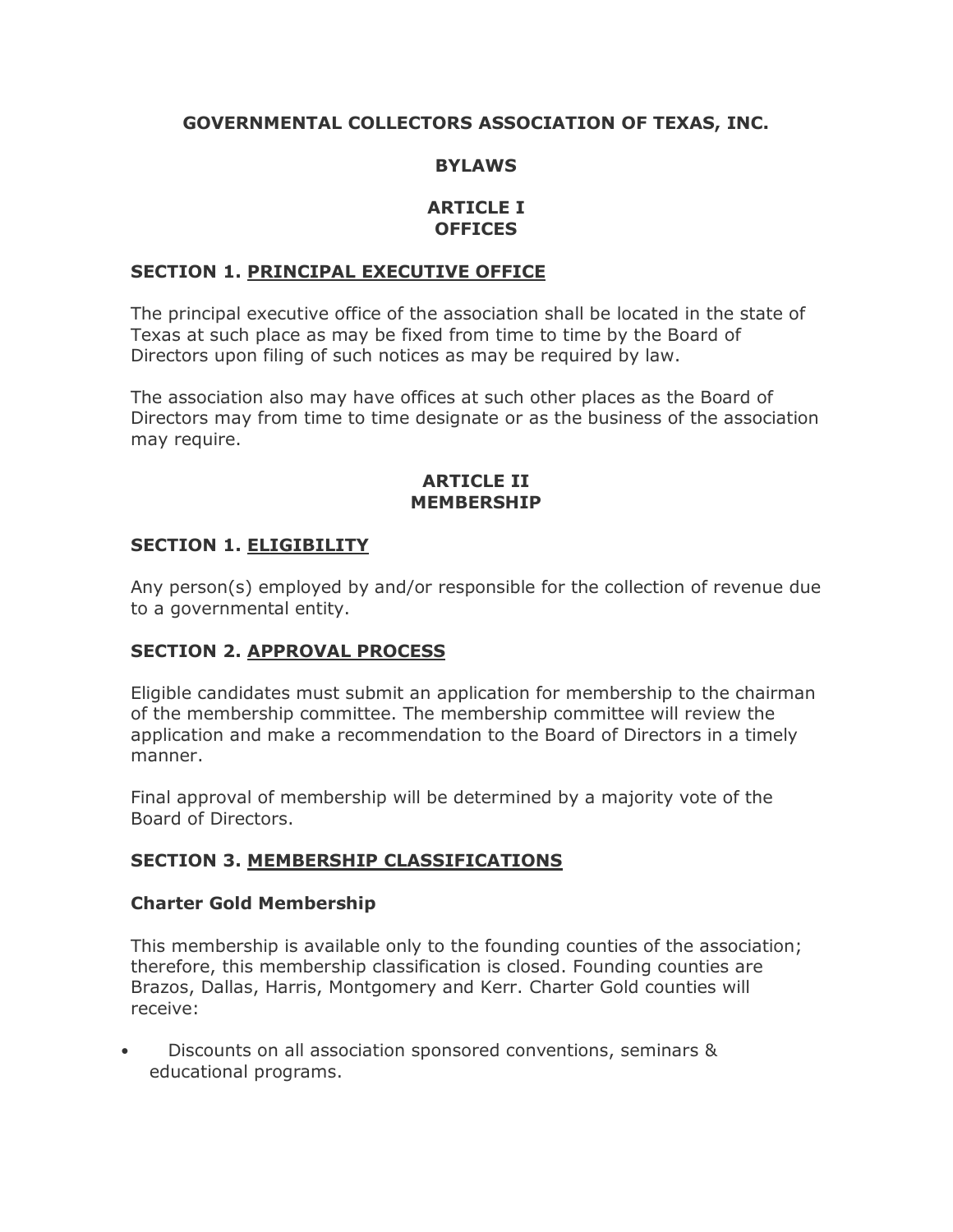• Voting rights shall be determined in accordance with the same rights afforded to the individual membership classification.

# **Individual Membership**

Individual membership is available to eligible individuals and includes:

- Individual membership certificate
- Voting rights with a maximum vote count of 1.

## **Honorary Memberships**

Honorary non-voting memberships are extended to exceptional individuals by invitation only.

Recommendations for honorary membership may be made by any member in good standing and shall be submitted to the membership committee. Final approval of an honorary membership must be approved by a unanimous vote of the Board of Directors, based on the recommendation of the membership committee. Honorary membership includes:

- Honorary membership certificate
- Invitation to designated association sponsored events.

# **Corporation Membership**

Available to companies, corporations and venders doing business in the State of Texas.

Corporate membership includes:

- Corporate membership certificate
- Invitation to patticipate in designated association sponsored events
- Annual placement on official website of corporation logo and website link

# **SECTION 4. MEMBERSHIP FEES**

A one-time only membership fee must be submitted in full with any application presented for consideration to the membership committee. The association will refund all fees submitted with an application that is ultimately deemed unacceptable. All membership dues must be Paid up to date before allowing on the Ballot to become a Board of Director .The membership fee schedule is as follows::

- Individual Membership \$150
- Corporation Membership \$1,000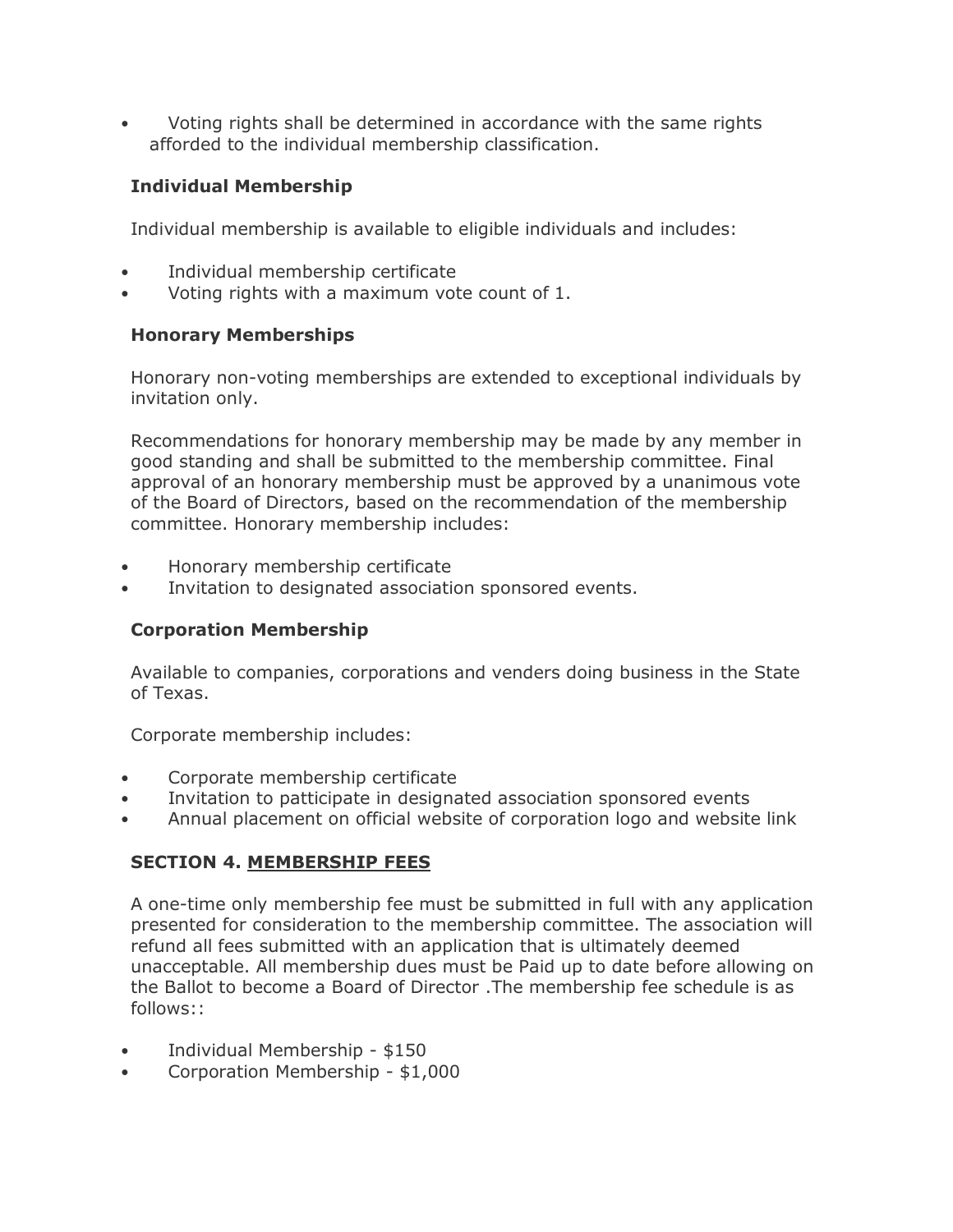The association reserves the right to adjust the fee schedule without notice, with the consent and approval of a majority of the Board of Directors. Membership fees shall be nomefundable, except as othelwise provided in these Bylaws.

## **SECTION 5. MEMBERSHIP DUES**

Members will be required to pay al1llual individual membership dues to the association at a rate that is determined by the Board of Directors.

A former member shall be reinstated for failure to pay dues upon written request signed by the former member and filed with the Secretary, and upon payment of current dues. Reinstatement for another reason other than the payment of dues shall be by two-thirds vote of the Board of Directors.

### **SECTION 6. REVOCATION**

Membership may be revoked and all rights, benefits, and privileges terminated if::

- An individual member resigns from the employment position rendering them eligible for membership in the Association.
- An individual member has participated in actions or conduct unbecoming a member of the association, including but not limited to subverting the purpose of the Association; misappropriation of funds; and engaging in conduct which interferes with the legal, ethical and/or fiduciary obligations to the Association
- An individual fails to maintain membership requirements, including but not limited to the payment of annual membership dues..

Revocation of membership must be recommended by the membership committee to the Board of Directors and approved by a majority vote of the board..

#### **ARTICLE III MEETINGS**

### **SECTION 1. PLACE OF MEETINGS**

All meetings of the membership shall be held at the principal executive office of the association or at such other place as may be determined by the Board of Directors.

### **SECTION 2. ANNUAL MEETINGS**

The annual meeting of the membership will be held between the first day of May and the last day of June, at which time the membership will elect officers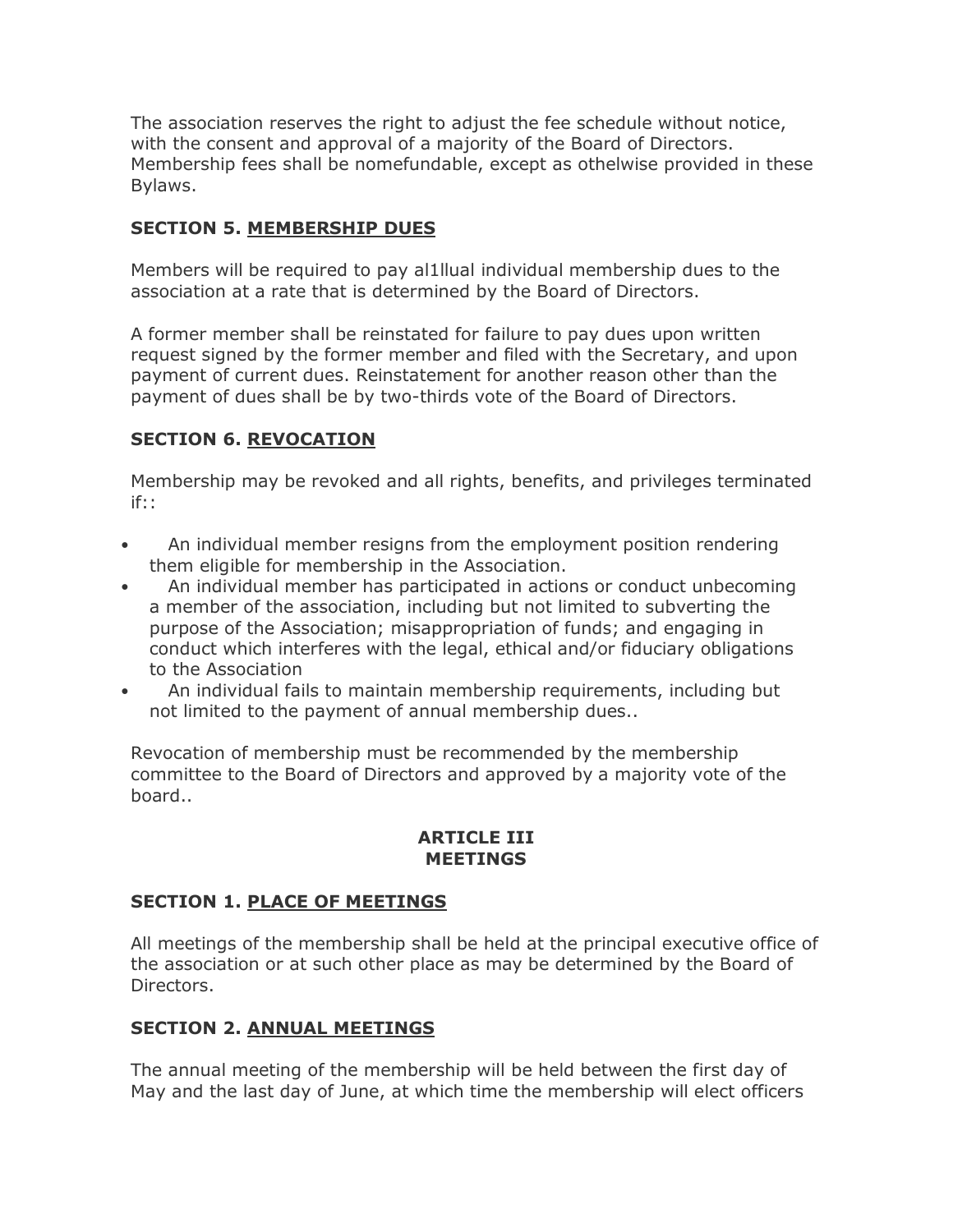to the Board of Directors whose terms will expire prior to the next scheduled annual meeting of the membership, and transact any other proper business.

## **SECTION 3. SPECIAL MEETINGS**

Special meetings of the membership may be called by the President, Board of Directors, Executive Director, or such other persons as may be authorized in the Aliicles of Incorporation in accordance with the Texas Non-Profits Corporations Act.

## **SECTION 4. NOTICES OF MEETINGS**

Notices of association meetings, annual or special, shall be given in writing to members of record entitled to vote at the meeting by or at the direction of the President or Secretary of the association, or person calling the meeting.

Such notices shall be given either personally, through first-class or electronic mail, addressed to member at the address of such member appearing on the membership roll or given by the member to the corporation for the purpose of notice. Notice shall be given not less than ten nor more than sixty (60) days before the date of the meeting.

## **SECTION 5. WAIVER OF NOTICE**

Whenever any notice is required to be given to any member under the provision of the Texas Non-Profit Corporation Act, the Articles ofIncorporation of this association, or these Bylaws, a waiver of notice in writing signed by a member entitled to such notice, whether before or after the meeting, shall be equivalent to the giving of such notice. All such written waivers of notice shall be filed with the association records or made part of the minutes of the meeting.

### **SECTION 6. SPECIAL NOTICE REQUIREMENTS**

Membership approval at a meeting with respect to the following proposals shall be valid only if the purpose of the meeting was stated in the notice of the meeting:

- a. Approval of a contract or other transaction between the association and one or more of its directors or between the association and any corporation, fhm, or association in which one or more of the directors has a material or financial interest
- b. Approval of a plan of merger or exchange pursuant to the Texas Non-Profit Corporation Act.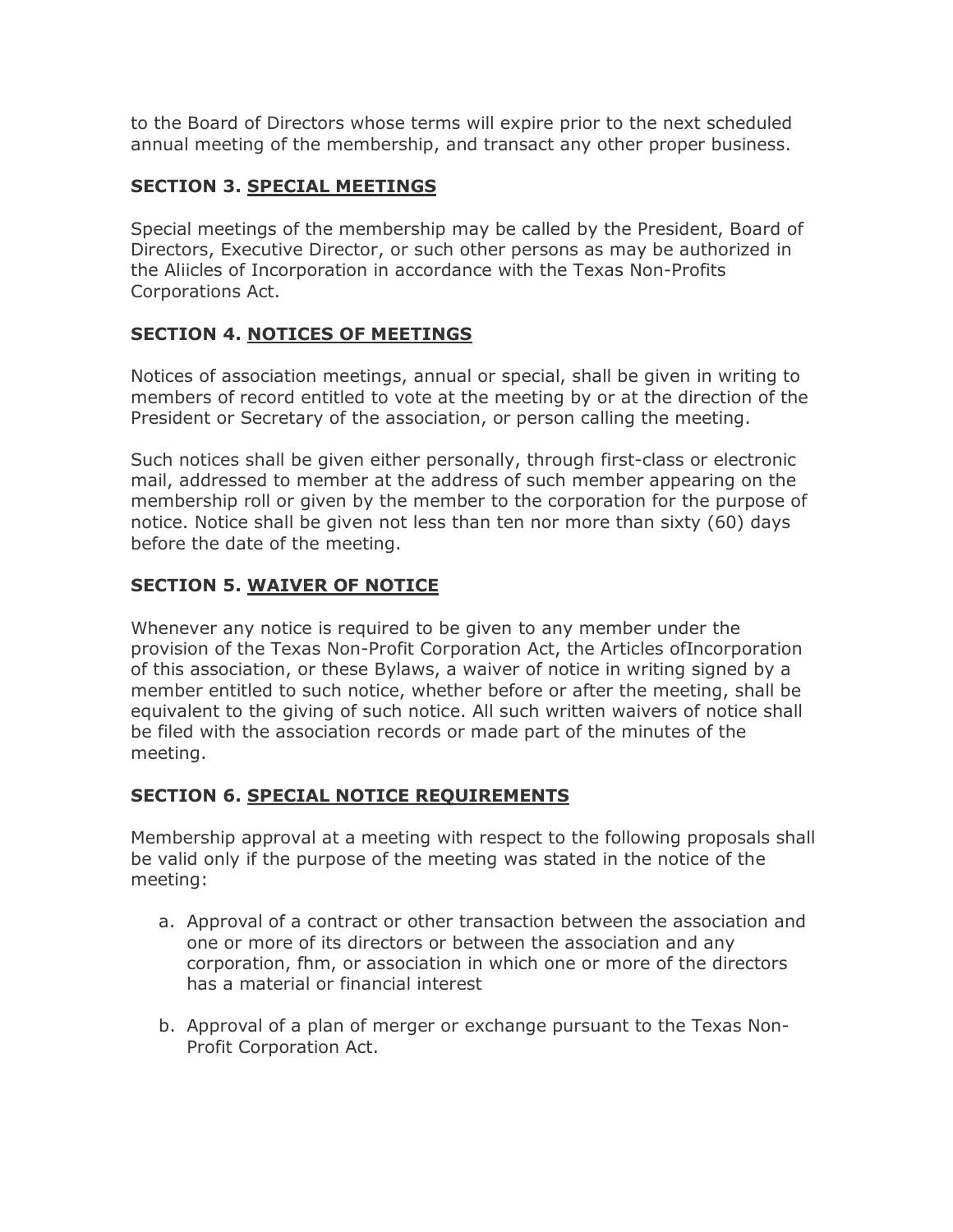- c. Election to voluntarily wind up and dissolve the association pursuant to the Texas NonProfit Corporation Act.
- d. Election to revoke voluntaty dissolution proceedings pursuant to the Texas Non-profit Corporation Act.
- e. Restatement of the Atticles of Incorporation, if an amendment is contained therein, pursuant to the Texas Non-Profit Corporation Act.
- f. Disposition of all or substantially all of the assets of the association outside of the usual and regular course of its business pursuant to the Texas Non-Profit Corporation Act.

### **SECTION 7. ACTION WITHOUT MEETING**

Any action that may be taken at any annual or special meeting of the membership may be taken without a meeting if consent or consents are made in writing, setting forth the action so taken, and is signed by a maj ority of the members entitled to vote on the action, according to the membership rolls of the association as of the date of the action.

Further, the Articles of Incorporation may provide that any action required by the Texas NonProfit Corporation Act to be taken an any annual or special meeting of members, or any action which may be taken at any annual or special meeting of members, may be taken without a meeting, without prior notice, and without a vote, if a consent or consents in writing, setting forth the action so taken, shall be signed by the member or members having not less than the minimum number of votes that would be necessary to take such action at a meeting at which all the members entitled to vote on the action were present and voted.

Every consent shall bear the date of signature of each member who signs the consent.

No written consent shall be effective to take the action that is the subject of the consent unless within sixty (60) days after the date of the earliest dated consent delivered to the association, a consent or consents signed by the member or members having not less than the minimum number of votes that would be necessary to take the action are delivered to the association's registered office, its principal place of business, or the Secretary of the Board of Directors. A telegram, facsimile, electronic transmission, or similar reproduction of a writing signed by a member, shall be regarded as signed by the member.

### **SECTION 8. QUORUM**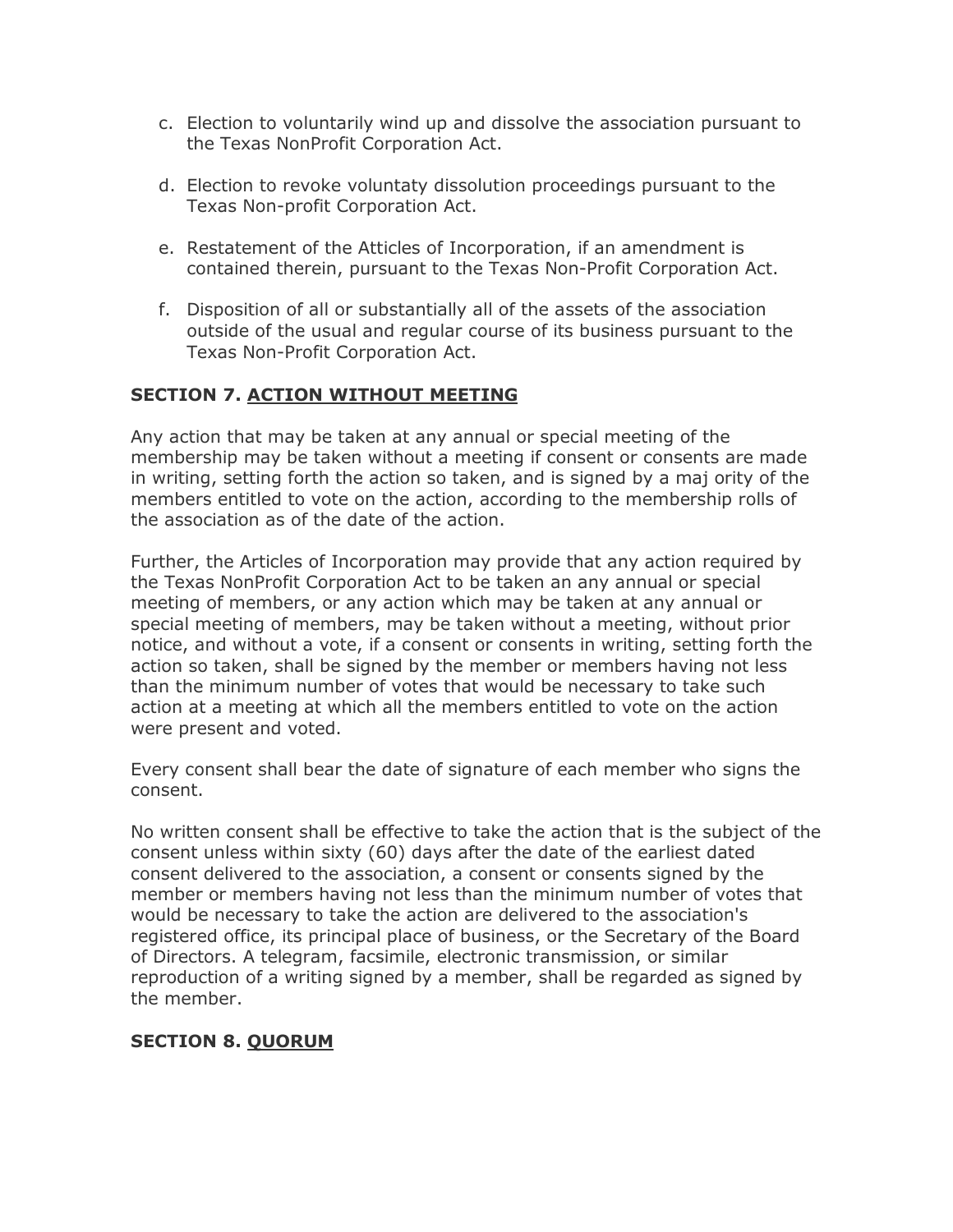Members representing at least one-third (1/3) of the total membership, according to the official membership rolls of the association, represented in person or by proxy, shall constitute a quorum at a meeting of the members.

#### **SECTION 9. VOTING**

Only members in good standing, whose names appear on the official membership rolls not less than thirty (30) days prior to the annual meeting will be entitled to vote.

### **SECTION 10. PROXIES**

Any member in good standing of the association may vote either in person or by proxy executed in writing by the member and the original document must be filed with the secretary of the association. An original writing executed by the member, shall be treated as an execution in writing for purposes of this action.

A proxy shall not be valid after the expiration of fourteen (14) days from the date thereof.

### **ARTICLE IV DIRECTORS**

### **SECTION 1. POWERS**

Subject to any limitations in Articles of Incorporation and to the provisions of the Texas NonProfit Corporation Act, the powers of the association shall be exercised by or under the authority of, and the business and affairs of the association shall be managed under the direction of, the Board of Directors of the association.

### **SECTION 2. NUMBER**

The authorized number of directors shall be eleven (11); six (6) at-large, and four (4) officers designated in the offices of the President, Vice-President, Secretary, and Treasurer. The immediate Past President shall be included as a voting member of the Board of Directors if he/she is a current member in good standing and has maintained continuous membership after leaving office. Only current members of the Board of Directors are eligible to be elected to the office of President, Vice President, Secretary, and Treasurer.

### **SECTION 3. PRESIDENT**

The President shall act as the chair of the Board of Directors of the association, and shall have general supervision, direction, and control of the business and affairs of the association. The President shall preside at all meetings of the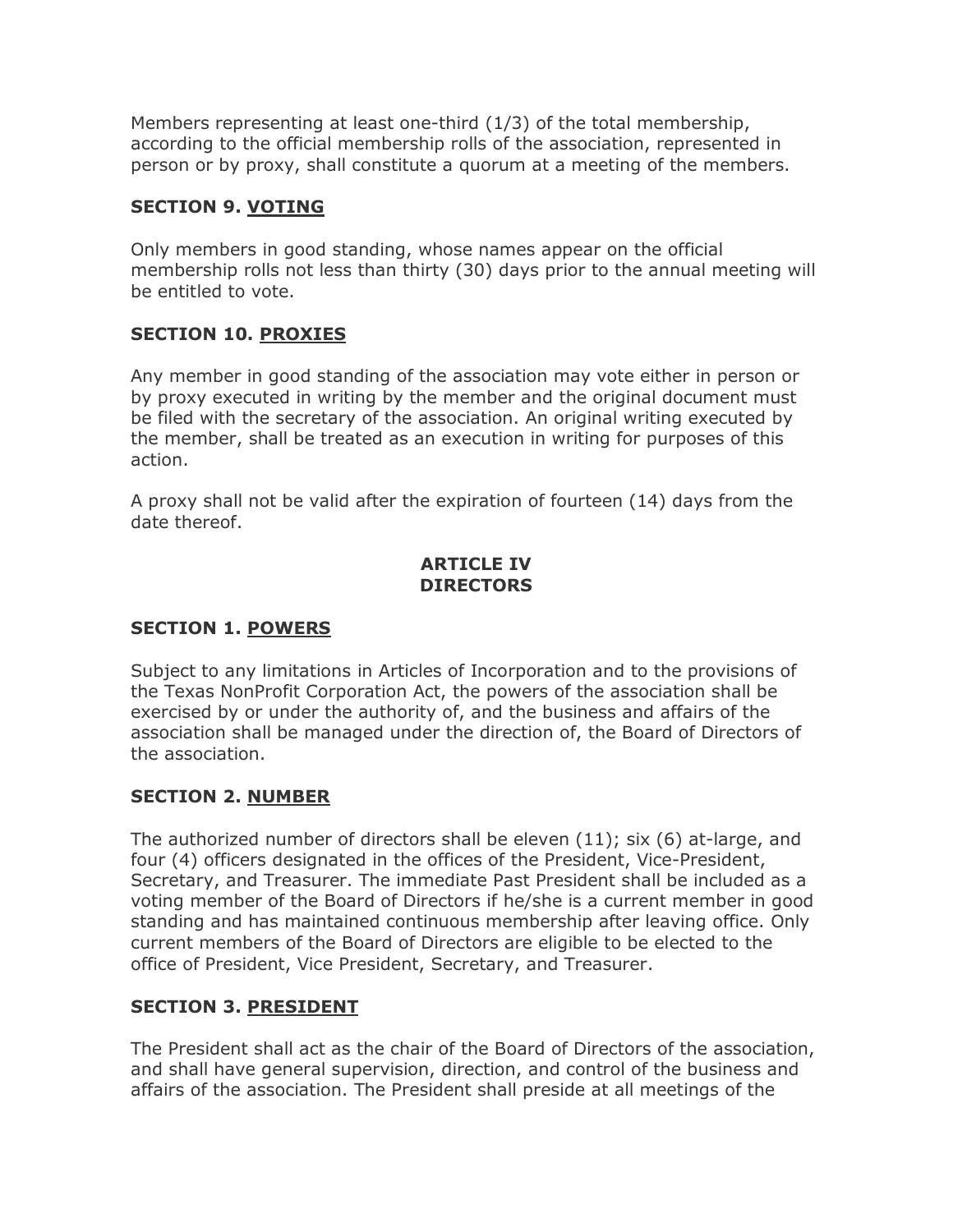membership and directors and be an ex-officio member of all the standing committees and shall have such other powers and duties of management usually vested in the office of President of an association and shall have such other powers and duties as may from time to time be prescribed by the Board of Directors or these Bylaws.

### **SECTION 4. VICE-PRESIDENT**

The Vice-President shall serve in the absence or disability of the President. The Vice-President shall perform all the duties of the President and, when so acting, shall have all the powers of, and be subject to all the restrictions upon, the President. The Vice-President shall have such other powers and perform such other duties as may from time to time be prescribed by the Board of Directors or these Bylaws.

## **SECTION 5. SECRETARY**

The Secretary shall keep, or cause to be kept, at the principal executive office of the association, a book of minutes of all meetings of directors and the membership, with the time and place of holding, whether regular or special (and if special, how authorized), the notice thereof given or the waivers of notice, the names of those present at director's meetings, and the proceedings thereof.

The Secretary shall keep, or cause to be kept, at the principal executive office of the association, or at a location so designated by the Board of Directors, the official membership roll of the association, reflecting the names and addresses of all members and their status with the association.

The Secretary shall certify and keep, or cause to be kept, at the principal executive office of the association, or at a location so designated by the Board of Directors, the original copy of the Bylaws as amended or otherwise altered to date.

The Secretary shall make, at least ten (10) days before each meeting of the membership, a complete list of the members entitled to vote at such meeting or any adjournment thereof, arranged in alphabetical order, and the address of each. This list shall be kept on file at the registered office, or at a location designated by the board of directors, and shall be subject to inspection by any member at any time during usual business hours. The list also shall be produced and kept open at the time and place of the meeting and be subject to the inspection of any member during the whole time of the meeting.

The secretary shall have charge of the corporate seal of the association and have such other powers and perform such other duties as may from time to time be prescribed by the board or these Bylaws.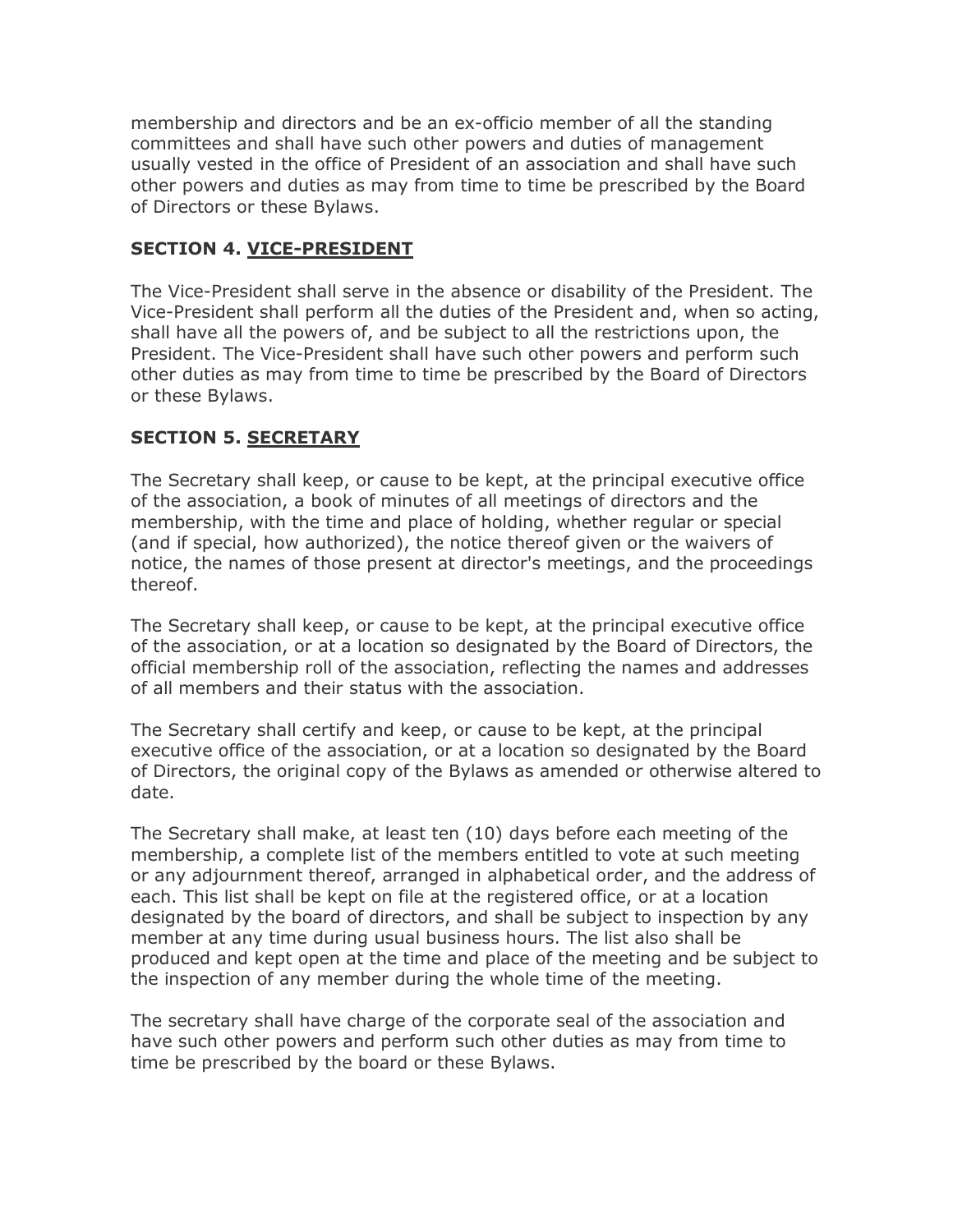The Secretary shall be responsible for all annually filings of the association with the State of Texas and to the Comptroller Office.

## **SECTION 6. TREASURER**

The Treasurer shall serve as chair of the finance committee as well as keep and maintain, or cause to be kept and maintained, adequate and correct books and records of accounts of the properties and business transactions of the association.

The Treasurer shall deposit monies and other valuables in the name of the credit of the corporation with such depositories as may be designated by the Board of Directors. The Treasurer shall disburse the funds of the association in payment of the just demands against it as may be ordered by the Board of Directors; shall render to the President and directors, whenever the request it, a report of the financial condition of the association; and shall have such other powers and perform such other duties as may from time to time be prescribed by the Board of Directors or these Bylaws.

The Treasurer shall file proper income tax filings for the non-profit organization yearly no later than May 15 of each year and maintain all paperwork and documentation of the association. She or he shall submit all records to the incoming Treasurer, no later than January 30 of the new Treasurer's term.

# **SECTION 7. ELECTION AND TENURE OF OFFICE**

The directors shall be elected at the annual meeting of the membership and hold office for a staggered term of two calendar years from January 1st through December 31st or until their successors have been elected and qualified. Directors shall not serve in the same elected office more than two (2) consecutive terms and shall not be re-elected for a period of two (2) years.

The President, Vice-President, Secretary, Treasurer and the six (6) at-large board of directors, and two (2) alternate non-voting at-large board of directors shall be bonded in amounts sufficient to cover the funds of the Association.

| *** President      | 2 year term |
|--------------------|-------------|
| *** Vice-President | 2 year term |
| *** Secretary      | 2 year term |
| *** Treasurer      | 2 year term |
| *** 6 Board of     | 2 year term |
| Director           |             |
| *** Past President | 2 year term |

### **SECTION 8. VACANCIES**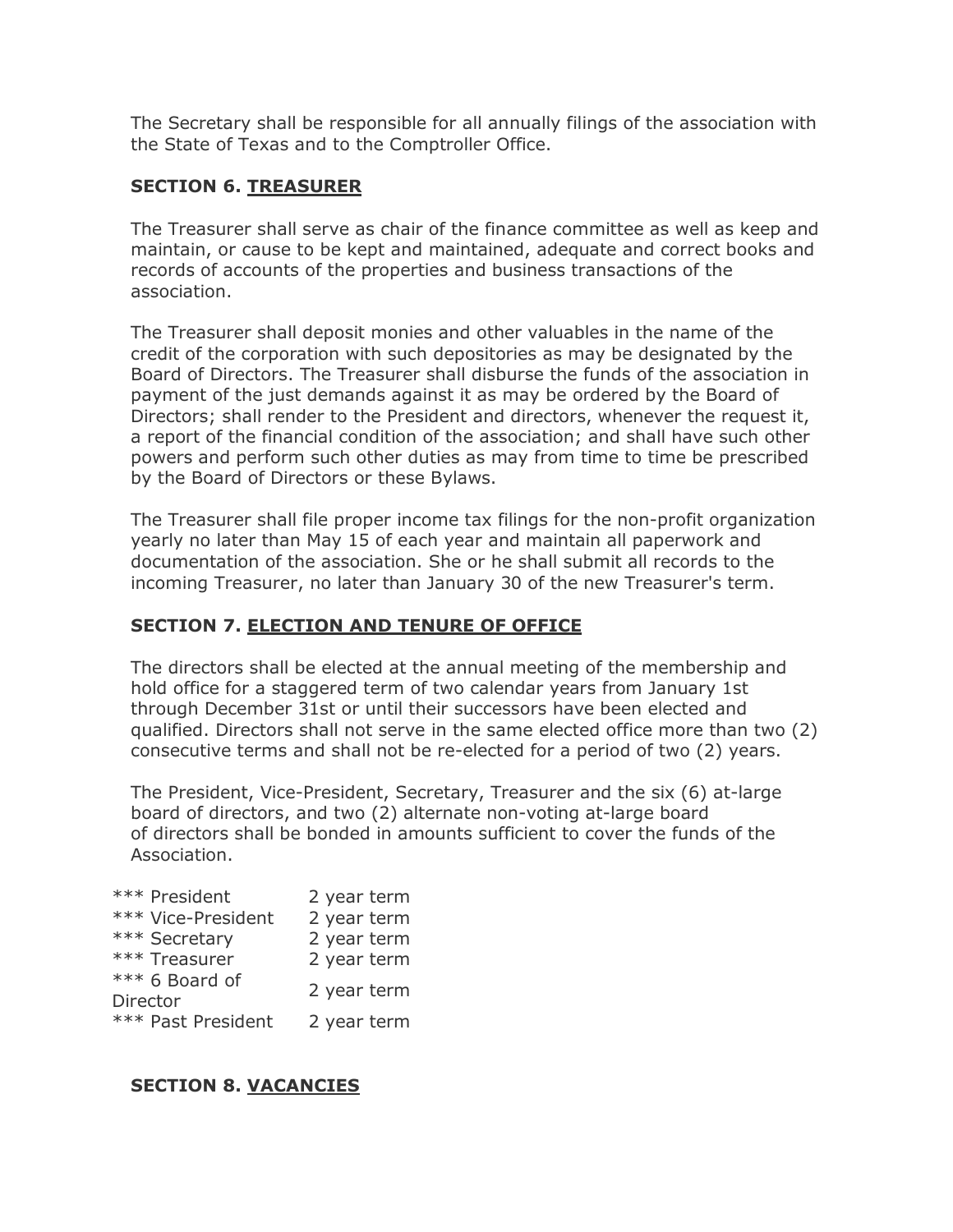A vacancy on the Board of Directors shall exist in the case of death, resignation, or removal of any director or in case the authorized number of directors is increased or in case the membership fails to elect the full authorized number of directors at any annual or special meeting of the membership at which any director is elected.

Vacancies on the Board of Directors may be filled by the affirmative vote of a majority of the remaining directors (even if the vacancy leaves less than a quorum of the board) or by election at an annual or special meeting of the membership called for that purpose. The Board of Directors may also appoint an acting or interim director in case of a vacancy or if a directorship is to be filled by the board by reason of an increase in the number of directors. However, a directorship filled in this manner may be for a term continuing only until the next election of directors at the annual meeting of the membership. A director elected to fill a vacancy shall be elected for the unexpired term of his or her predecessor in office.

## **SECTION 9. REMOVAL**

Any or all of the directors may be removed at a meeting of the Board of Directors for reasons, including but not limited to inattention to duties of her office; conduct unbecoming a member of the Board of Directors; and action prejudicial to the best interest of the corporation. Before removal, the said member of the Board of Directors shall have the right to defend his or herself and must be given at least one (1) month's written notice. Any such removal shall be subject to the applicable provisions, if any, of the Texas Non-Profit Corporation Act.

A meeting called for the purpose of removing a director requires no less than four fifths (4/5th ) of the Board of Directors entitled to vote approve of the meeting.

### **SECTION 10. MEETINGS**

Meetings of the Board of Directors shall be held at any place within the State of Texas, which has been designed in the notice of the meeting or, if not stated in the notice or if there is no notice, at the principal executive office of the association or as may be designated from time to time by a resolution of the board of directors. If recommended by the board, an official board meeting may also take place via conference call.

### **SECTION 11. CALL, NOTICE, AND HOLDING MEETINGS**

Regular monthly meetings of the Board of Directors shall be held at least once each month following the annual meeting. The time of the meeting will be designated by the Board of Directors in each preceding meeting.

Special meetings of the Board of Directors may be called by the President, any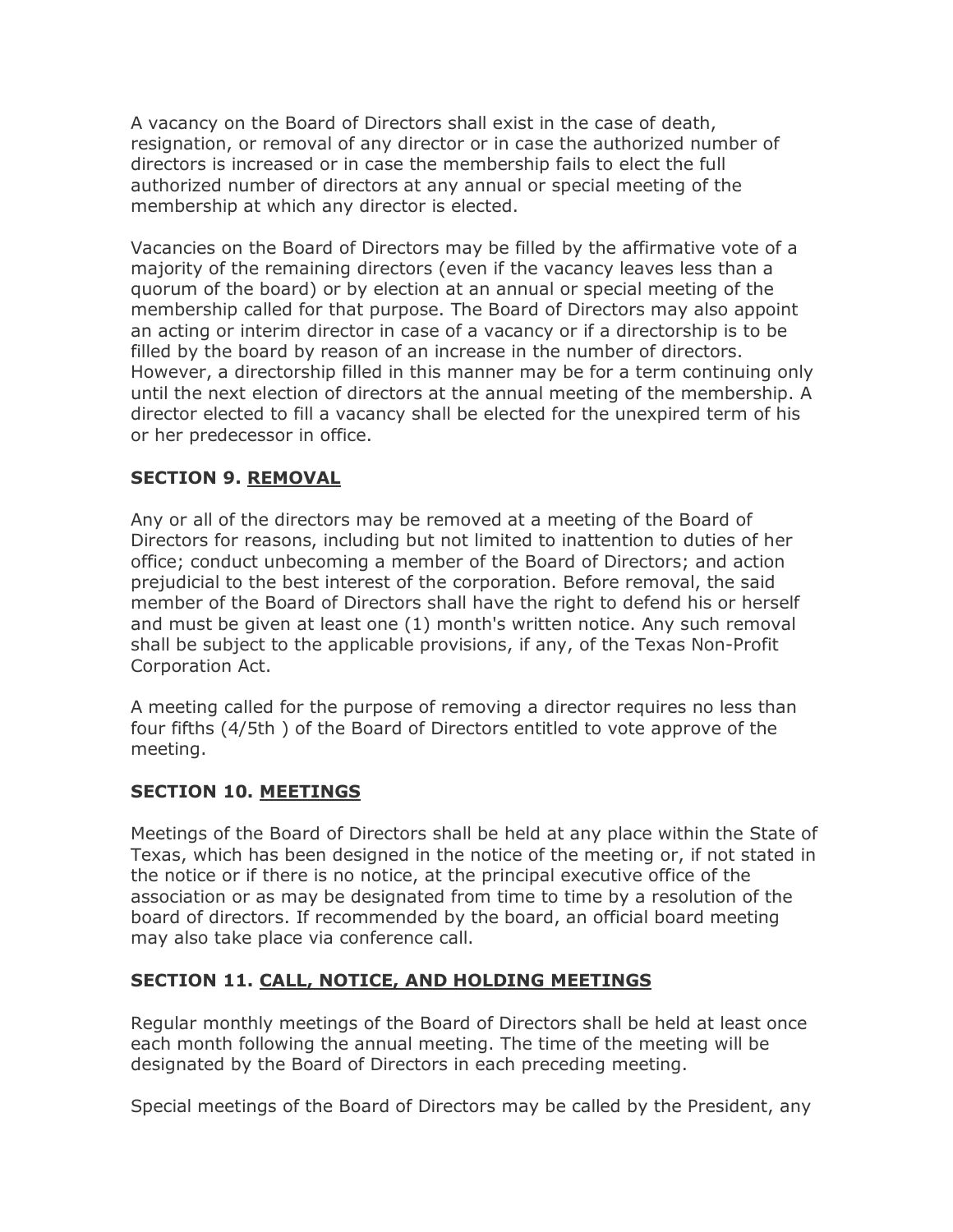two members of the board or the association's administrator, if any.

Regular annual meetings of the board shall be held without notice immediately after and at the same place as the annual membership meeting. Special meetings of the Board of Directors shall be held upon five (5) days notice by mail, or forty-eight (48) hours' notice delivered personally, by telephone, telegraph, or electronically. Attendance of a director at a meeting shall constitute a waiver of notice of the meeting, except where a director attends a meeting for the express purpose of objecting to the transaction of any business or the ground that the meeting is not lawfully called or convened. Neither the business to be transacted, nor the purpose of, any regular or special meeting of the board of directors need be specified in the notice or waiver of notice of such meeting.

## **SECTION 12. QUORUM AND BOARD ACTION**

A quorum of all meetings of the Board of Directors shall be five (5) of the authorized number of directors, unless a greater number is required by law, the Articles of Incorporation or these Bylaws. The act of a majority of the directors present at a meeting, at which a quorum is present, shall be the act of the Board of Directors, unless the act of a greater number is required by law, the Atticles of Incorporation or these Bylaws.

## **SECTION 13. ACTION WITHOUT MEETING**

Any action required or petmitted to be taken at a meeting of the board may be taken without a meeting, if all members of the board shall individually or collectively consent in writing to such action. Such written consent or consents shall set forth the action so taken and shall be signed by all the directors. Such written consent or consents shall be filed with the minutes of the proceedings of the board. Such action by written consent shall have the same force and effect as a unanimous vote of such directors.

# **SECTION 14. COMPENSATION**

No salary shall be paid to directors, for their services, but by resolution, the Board of Directors may allow a reasonable fixed sum and expenses to be paid for attendance at a regular or special meeting. Nothing contained herein shall prevent a director from serving the association in any other capacity and receiving like compensation for attendance at meetings.

### **ARTICLE V ADMINISTRATION**

### **SECTION 1. ADMINISTRATORS**

The administrators of the association shall be the Executive Director and executive assistant director. The association also may have such administrators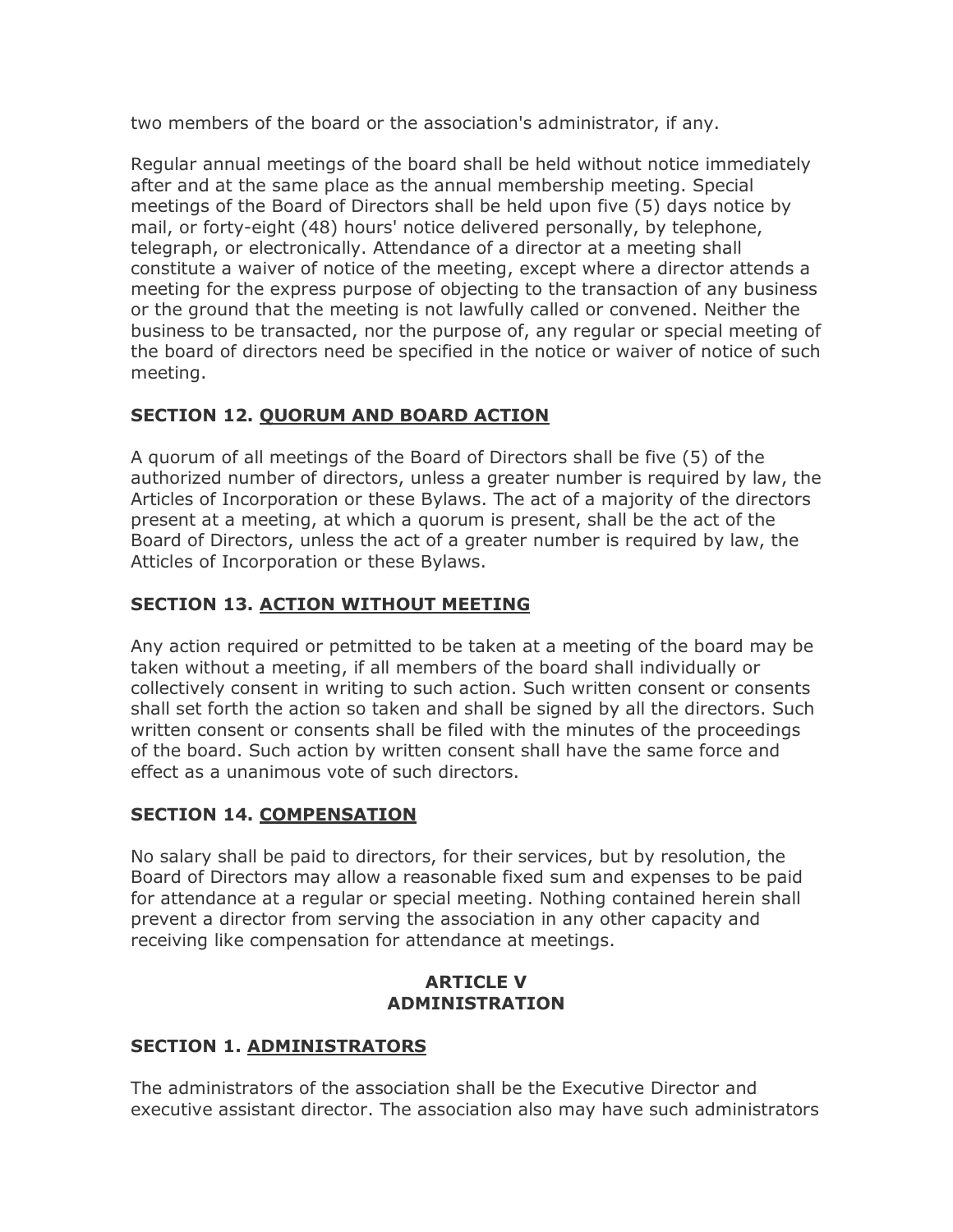with titles and duties as shall be determined by the Board of Directors. Any number of administrative titles may be held by the same person.

# **SECTION 2. APPOINTMENT**

All administrators of the association shall be chosen by the Board of Directors. Each administrator shall retain office until death, resignation, or removal or until a successor shall be chosen and qualified. A vacancy in any office because of death, resignation, or removal or other cause shall be filled by the board.

## **SECTION 3. REMOVAL AND RESIGNATION**

An administrator may be removed at any time by the Board of Directors whenever, in its judgment, the best interest of the association will be served thereby, but such removal shall be without prejudice to the contract rights, if any, of the person so removed. Appointment of an administrator shall not of itself create contract rights.

## **SECTION 4. COMPENSATION**

The salaries and compensation packages of the administrator(s), ifany, shall be fixed, from time to time, by the board.

# **SECTION 5. EXECUTIVE DIRECTOR**

The Executive Director shall be the chief administrator of the Association and shall subject to direction and control of the Board of Directors, have general administrative supervision, direction, and control of the day to day business affairs of the association. The Executive Director will coordinate meetings, organize and distribute reports and shall have the general powers and duties of management usually vested in the office of Executive Director of an association and shall have such other powers and duties as may from time to time be prescribed by the Board of Directors, or these Bylaws.

The Executive Director shall be available to attend all Board of Directors meeting and, in the event of a voting deadlock on actions before the Board of Directors not in conflict with his or her office, shall be authorized to cast the deciding vote. The Executive Director may not simultaneously serve as chief administrator and hold office on the Board of Directors.

# **SECTION 6. ASSISTANT EXECUTIVE DIRECTOR**

In the absence or disability of the Executive Director, the assistant executive director, shall perform all the duties of the Executive Director and, when so acting, shall have all the powers of, and be subject to all the restrictions upon, the Executive Director. The assistant executive director shall have such other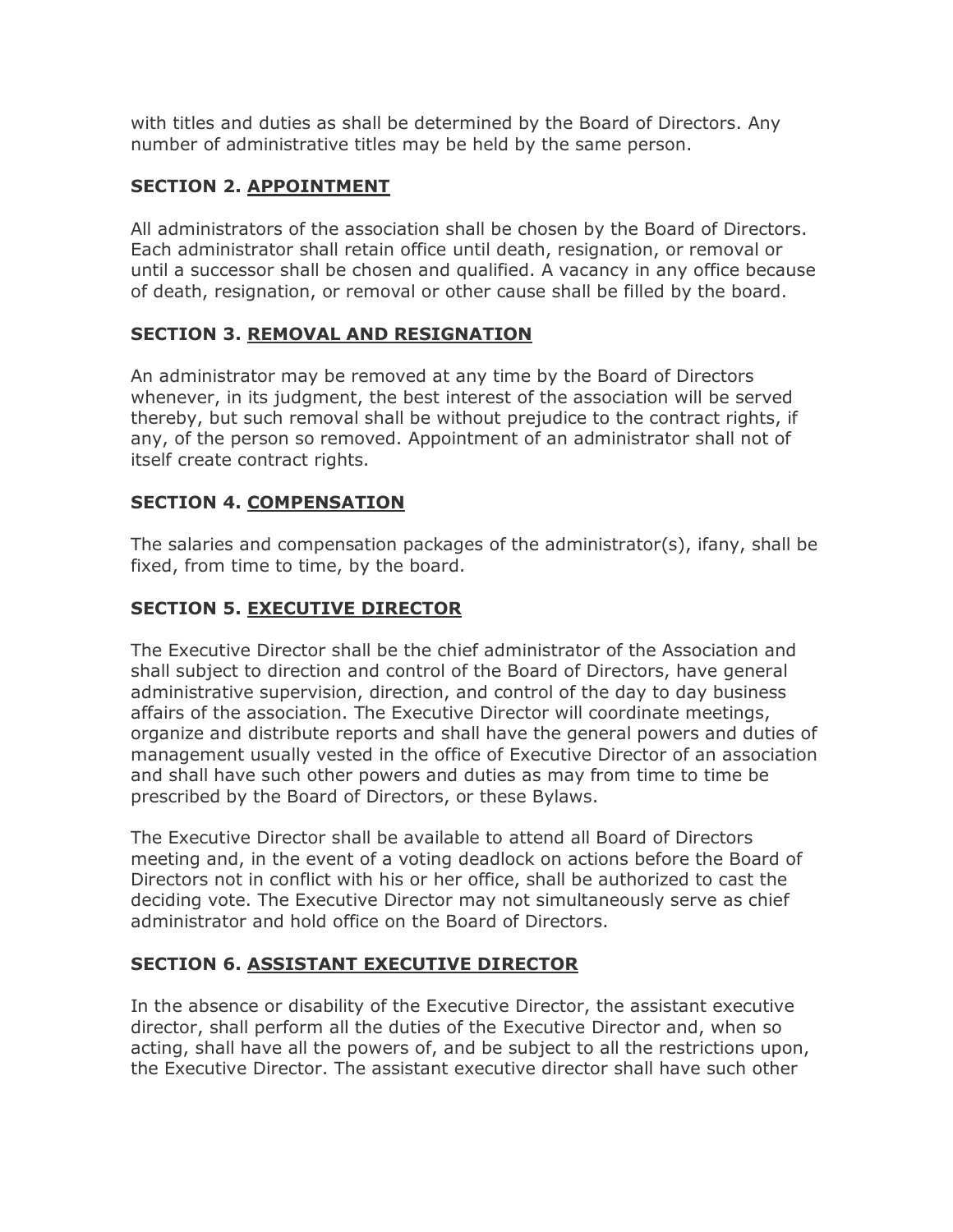powers and perform such other duties as may from time to time be prescribed by the Board of Directors or these Bylaws.

#### **ARTICLE VI COMMITTEES**

### **SECTION 1. STANDING COMMITTEES**

The standing committees shall be the finance committee, governmental affairs committee, and membership committee. Not less than three (3) members will make up the body of each committee with the chair being held by a member of the Board of Directors and authorized in these Bylaws. The additional committee members shall be chosen from the at large membership of the association, nominated and approved by the Board of Directors.

## **SECTION 2. FINANCE COMMITTEE**

The finance committee shall be charged with the formulation of the annual budget of the association to be presented to the Board of Directors at their annual meeting for approval. The finance committee shall have such other powers and perform such other duties as may from time to time be prescribed by the Board of Directors or these Bylaws.

## **SECTION 3. GOVERNMENTAL AFFAIRS COMMITTEE**

The governmental affairs committee shall be charged with monitoring related legislative issues. The governmental committee shall research and develop legislation which reflects the values and interest of the association and makes recommendations for improving the overall effectiveness and efficiency if its membership in their individual and collective roles. The governmental affairs committee shall have such other powers and perform such other duties as may from time to time be prescribed by the Board of Directors or these Bylaws.

# **SECTION 4. MEMBERSHIP COMMITTEE**

The membership committee shall be charged with making recommendations for new membership(s) and the revocation of existing membership(s) to the Board of Directors in pursuant to and in accordance with the Atiicles of Incorporation and these Bylaws. The committee will also formulate action plans to recruit and solicit new membership. The committee will also be responsible for developing and recommending criteria for educational training and certification of the association's membership to the Board of Directors.

# **SECTION 5. EXECUTIVE & SPECIAL COMMITTEES**

By resolution, adopted by a majority of the full Board of Directors, the board may designate from among its members or from the membership of the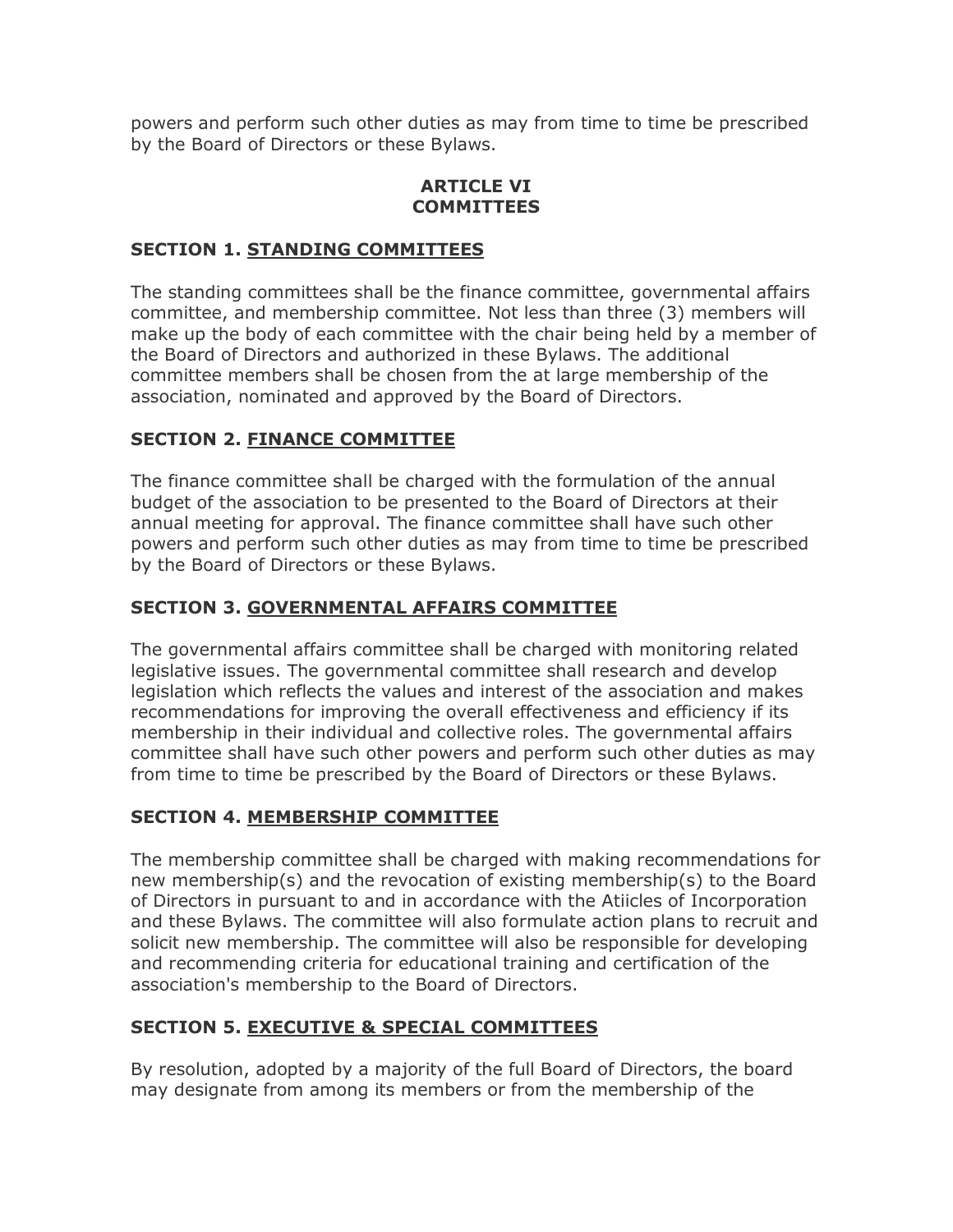association all executive committee and one or more special committees to serve at the pleasure of the board, each of which shall be comprised of one or more directors. Any such committee, to the extent provided in the resolution of the board, shall have all the authority of the board, except with respect to:

- a. Amending the Articles of Incorporation;
- b. Approving a plan of merger or consolidation;
- c. Recommending to the membership the sale, lease, or exchange of all or substantially all of the property and assets of the association othelwise than in the usual and regular course of its business;
- d. Recommending to the membership a voluntary dissolution of the association or a revocation thereof;
- e. Amending, altering or repealing the Bylaws of the association or adopting new Bylaws for the association;
- f. Filling vacancies on the Board of Directors or any such committee;
- g. Filling any directorship to be filled by reason of an increase in the number of directors;
- h. Electing or removing officers or members of any such committee;
- i. Fixing the compensation of any member of such committee;
- j. Altering or repealing a resolution of the board which by its term is not so alterable or repealable;
- k. Approving any action that also requires the approval ofthe Board of Directors;
- l. Approving other committees of the board or the members thereof;

The designation of any such committee and the delegation of authority to the committee shall not operate to relieve the Board of Directors, or any member thereof, of any responsibility imposed by law.

#### **ARTICLE VII ASSOCIATION RECORDS & REPORTS**

### **SECTION 1. INSPECTION BY MEMBERSHIP**

The financial reports, the minutes of proceedings of the membership and the board and committees of the board, and the record of membership of the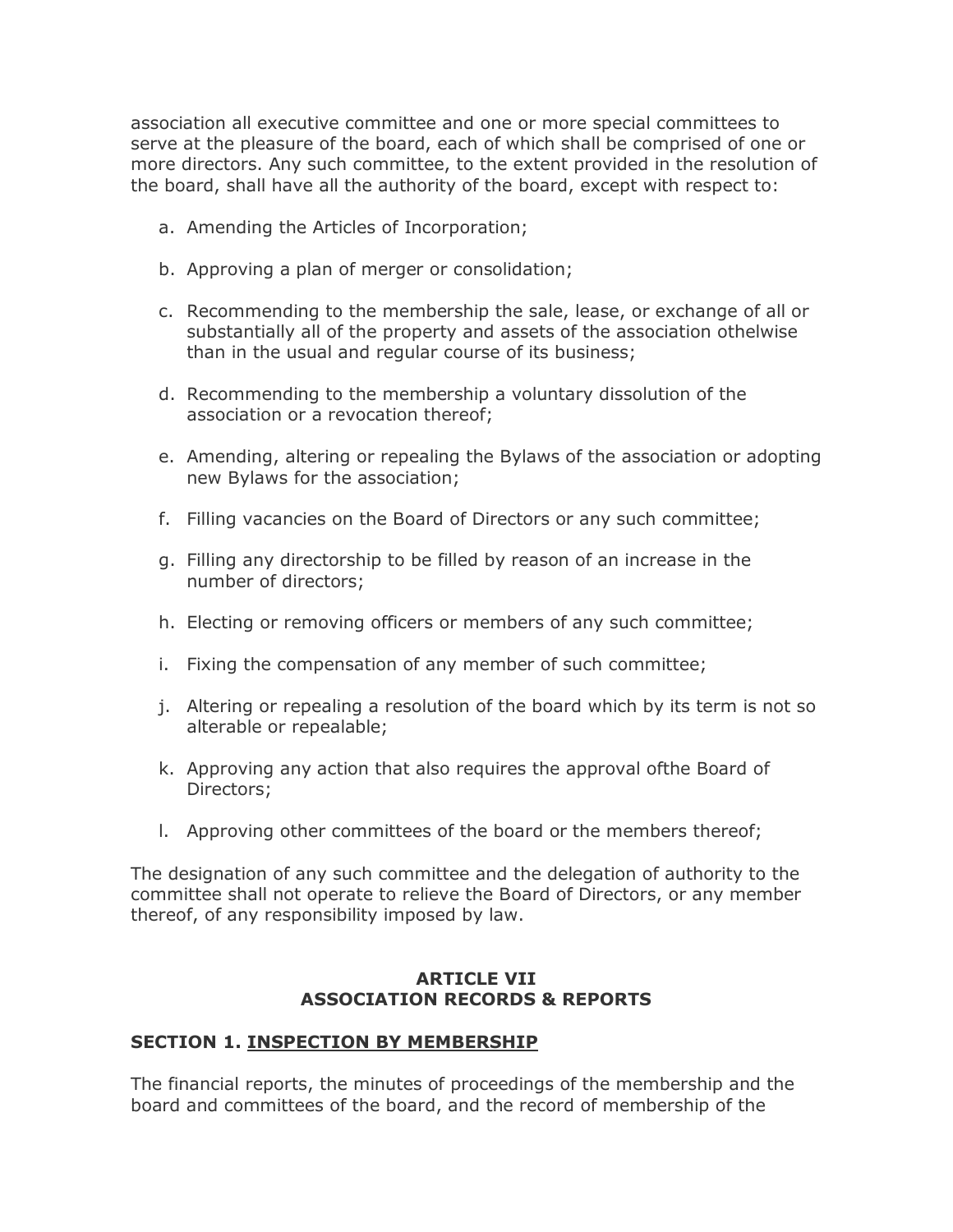association shall be open to review upon the written demand of the association by any member in good standing at any reasonable time for any proper purpose. Members also shall have the right to inspect the original copy of these Bylaws, as amended to date and kept at the association's principal executive office, at any reasonable time for any proper purpose.

## **SECTION 2. INSPECTION BY DIRECTORS**

Every director shall have the absolute right at any reasonable time to review and copy all financial reports, minutes of proceedings of the board and membership, record of membership, and to inspect the real properties of the association, domestic or foreign, if any, of which such person is a director.

# **SECTION 3. RIGHT TO REVIEW WRITTEN RECORDS**

If any record subject to review pursuant to this chapter is not maintained in written form, a request for inspection is not complied with unless and until the association at its expense make every reasonable effort to make such record available in written form.

## **SECTION 4. ANNUAL FINANCIAL STATEMENTS**

On or before a time to be designated by the Board of Directors, the Treasurer will prepare and produce the annual financial statement of the association. Tins statement shall be made available to any member in good standing at his or her request.

# **SECTION 5. CONTRACTS, ETC.**

The Board of Directors, except as otherwise provided in the Bylaws, may authorize any administrator(s) or agent(s), to enter in any contract or execute any instlUment in the name and on behalf of the association. Such authority may be general or confined to specific instances. Unless so authorized by the board of directors, no administrator, or employees shall have any power or authority to bind the corporation by any contract or engagement or to pledge its credit or to render it liable for any purpose or to any amount.

#### **ARTICLE VIII INDEMNIFICATION, INSURANCE AND OTHER ARRANGEMENTS**

### **SECTION 1. INDEMNIFICATION**

The association shall indemnity its present or former directors and administrators, employees, agents and other persons to the fullest extent permissible by, pursuant to and in accordance with the Texas Non-Profit Corporation Act.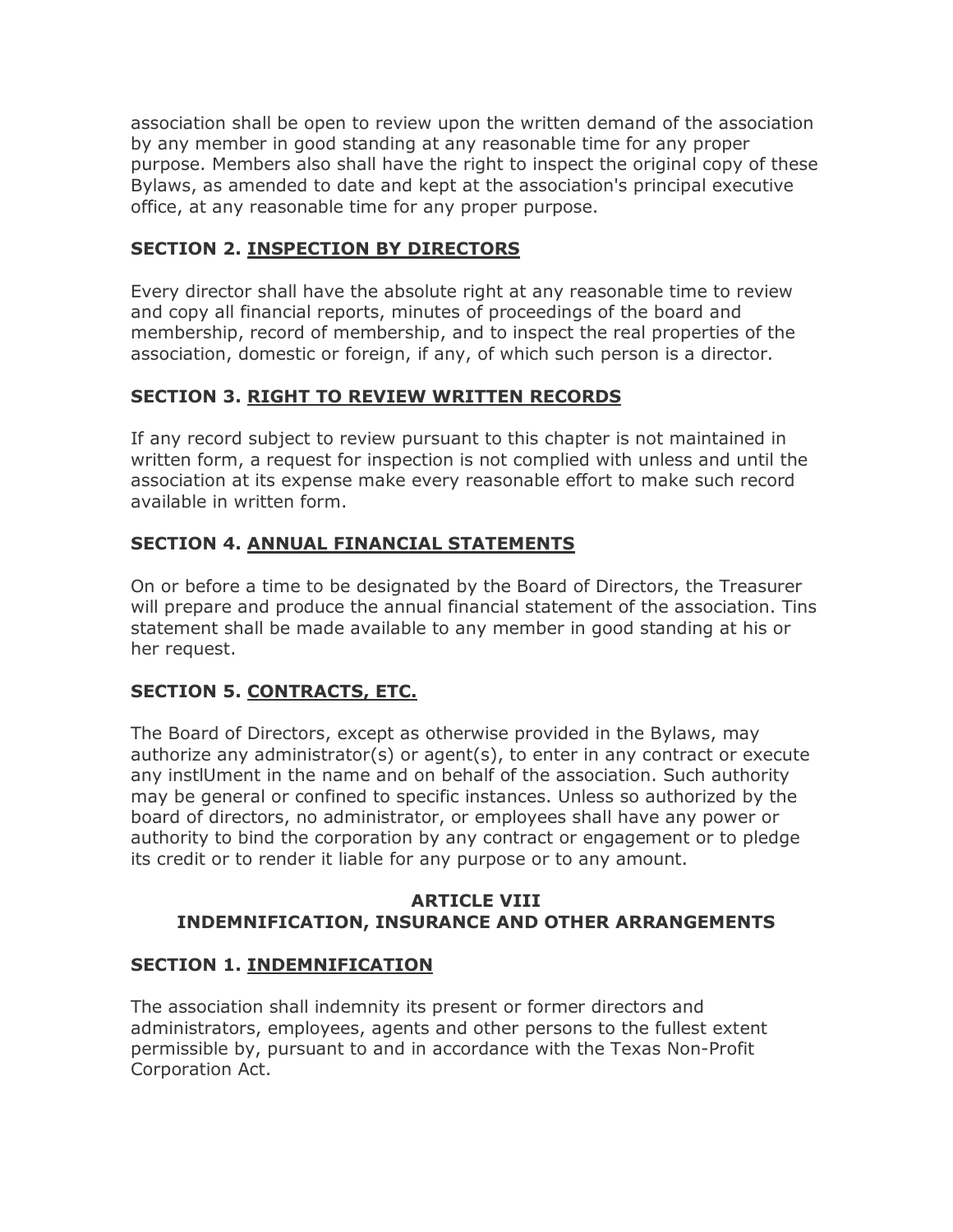The association may indennnfy and advance expenses to an administrator, employee, or agent of the association, or person identified in accordance with the Texas Non-Profit Corporation Act, and who is not a director of the association to such further extent, consistent with law, as may be provided in the Articles oflncorporation, these Bylaws, general or specific action of the Board of Directors, or contract, or as may be permitted or required by common law.

## **SECTION 2. INSURANCE AND OTHER ARRANGEMENTS**

Pursuant to the Texas Non-Profit Corporation Act, the association may purchase and maintain insurance or another arrangement on behalf of any person who is or was a director, administrator, employee, or agent of the association or who is or was serving at the request of the association as director, administrator, employee, agent, or similar functionary of another association, foreign or domestic corporation, partnership, joint venture, hust, employee benefit plan, or other entelprise, against any liability asserted against him or her and incuned by him or her in such a capacity or arising out of his or her status as such a person, whether or not the association would have the power to indell1llity him or her against that liability under the Texas Non-Profit Cotporation Act.

In accordance with the Texas Non-Profit Corporation Act, if the insurance or other arrangements is with a person or entity that is not regularly engaged in the business of providing insurance coverage, the insurance or arrangement may provide for payment of a liability with respect to which the corporation would not have the power to indemnify the person only if including coverage for the additional liability has been approved by the members of the association.

#### **ARTICLE IX AMENDMENT OF BYLAWS**

### **SECTION 1. BY DIRECTORS**

The Board of Directors may amend or repeal the Bylaws, or adopt new Bylaws, unless:

- a. The Articles of Incorporation of the Texas Non-Profit Corporation Act reserves the power exclusively to the members in whole or part; or
- b. The membership in amending, repealing, or adopting a patiicular bylaw expressly provides that the Board of Directors may not atnend the bylaw.

### **SECTION 2. BY MEMBERSHIP**